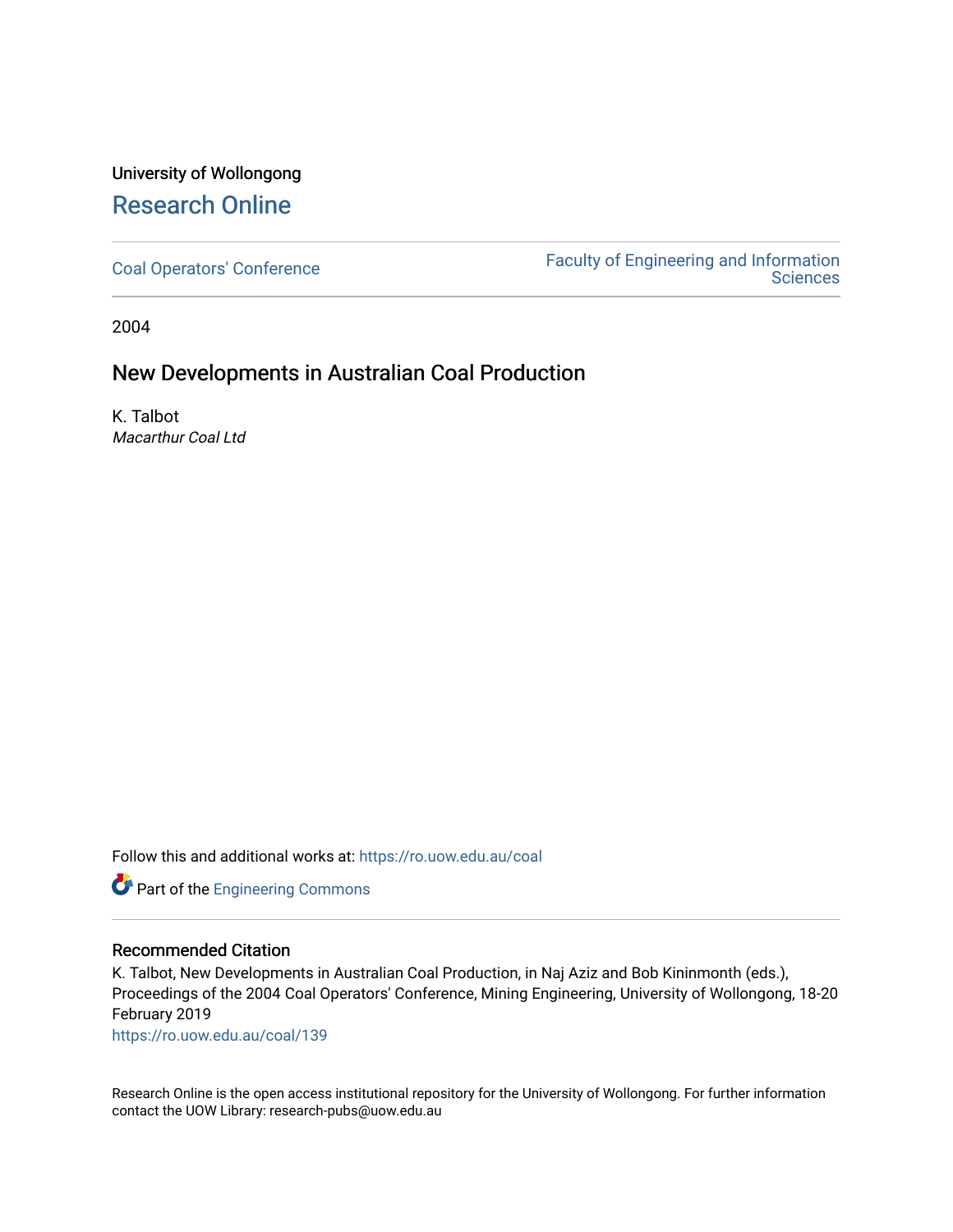# **NEW DEVELOPMENTS IN AUSTRALIAN COAL PRODUCTION**

# $Ken$  Talbot<sup>1</sup>

*ABSTRACT:* With Austalia as the largest exporter of coal in the world, the challenge for the mine developers is to develop a mine which can be prof itable. Coal reserves, market demand and capital, forms the basis for successful mining development.

# **INTRODUCTION**

It is important that the fundamentals for a new mine development are right. The mine developer then has the best likelihood that the development will be economic.

Marshall (1974) stated that the old age of mining was based on the following three criteria:

- Reserves;
- Market; and
- Capital.

All three above stated criteria are a prerequisite to a successful mine development.

#### **HISTORY OF THE INDUSTRY**

The Australian Coal Industry today is the largest export industry in the world.

From an export perspective, the industry has a relatively young history as follows:

#### **Phase 1**

Serious development of the export market occurred during the 1970's, led principally by Kembla Coal and Coke in New South Wales and Utah Development Company in Queensland. The exports of significant volumes primarily coincided with the development of coking coal products suitable for use in the Japanese steel mills.

#### **Phase 2**

The industry was influenced by world oil shocks, which occurred 1974 and 1979. As a consequence the attitude of customers changed. No longer was the supply of raw materials guaranteed.

#### **Phase 3**

During the 1980's customers were increasingly seeking security of supply of relevant raw materials. It was common for customers and trading related companies to actively participate in development of production capacity. Long-term contracts were introduced to further encourage mine development. Unfortunately many operations were over capitalised and were only justified in the context of an ever-increasing coal price scenario.

#### **Phase 4**

 $\overline{a}$ 

During the 1990's the coal price reality did not meet the expectations of the 1980's. The industry was forced to rationalise in an effort to provide a satisfactory economic result for its shareholders. Further the industry has undergone a significant ownership consolidation phase also driven by the requirement for improved economics. As an example, Coates (2002) advised that in respect to thermal coal or steaming coal, four major exporters

<sup>1</sup> Macarthur Coal Ltd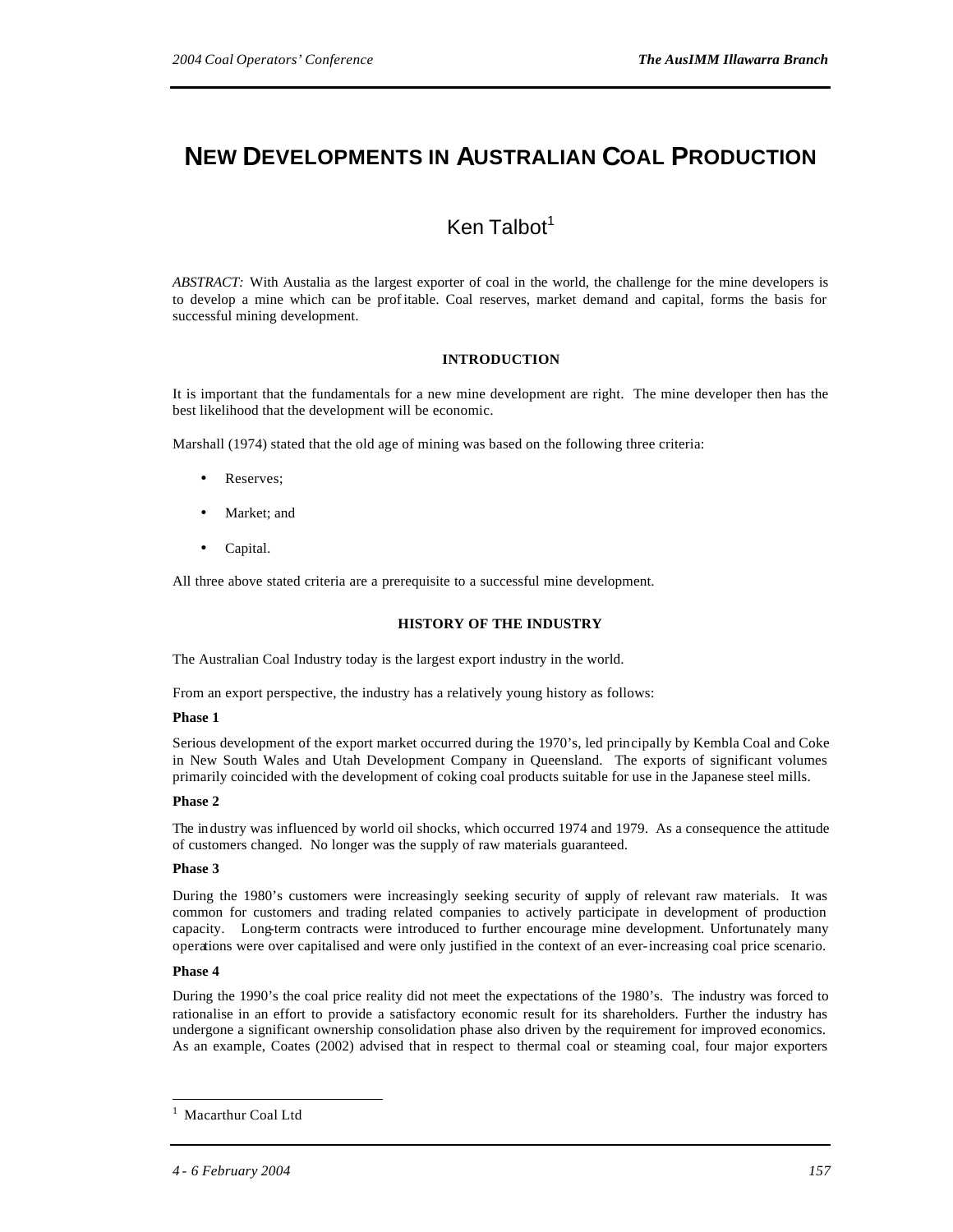accounted for about 42% of supply from Australia. Coates (2002) further advised the same four global suppliers in 2002 were responsible for 70% of Australia's supply capacity.

# **TODAY'S INDUSTRY STATUS**

The Australian Coal Industry in calendar year 2002 exported approx 200 million tonnes of coal. Approximately half of the export tonnage was thermal or steaming coals and the other half was coking coal products. The industry trend is quite different for both market segments as follows:

### **Thermal or Steaming Coals**

Thermal or steaming coal is mainly used for electricity generation. The coals are rated primarily on energy content for pricing purposes. The steaming coal market has become a commodity driven market.

With the increasing exports of steaming coal from countries such as China and Indonesia, the additional supply has provided a competitive environment to the pricing and utilisation of Australian based coals. Customers to date in this decade have tended towards shorter term purchasing arrangements as a consequence of having multiple sourcing options for coal supply.

#### **Coking or Metallurgical Coal**

The driver of the worlds steel industry at this time is the growing industrial demand occurring within China. China's industrial growth has been significant over the last 5 years and the crude steel production capacity is now a reported 180 million tonnes. China's increasing industrial growth has now resulted in boom times for consequential supply of raw materials to t he steel sector.As a comparison the crude steel production capacity for the Japanese steel mills is approximately 100 to 110 million tonnes per annum. Currently, demand is exceptionally strong for:

- Iron ore;
- Coke;
- Coking coals; and
- Coals suitable for the Pulverised Coal Injection process.

Most observers around the world are now predicting a sustainable growth scenario for China's industrial sector.As a consequence customers are again seeking security of supply of raw materials similar to the 1980's.

# **FACTORS AFFECTING MINE DEVELOPMENT**

Development of a new mine represents a rare opportunity for the mine developer to apply latest thinking in working practices, method of mining, industrial and employee agreements together with the way the company chooses to do business. Factors affecting mine development include:

# **Access to Viable Reserves**

Marshall (1974) reported that the old age of mining was to mine the best coal first, in order to repay capital.

From the viewpoint of the Bowen Basin, its best and most economic coal has been mined to date. The reality is today's viable reserves generally are at greater depths of cover.

A challenge to open cut operators in the Bowen Basin in the early 1980's was to extend their operations beyond a threshold of 60 meters depth of cover. Today it is common for open cut miners to be operating at 100 meters to 200 meters depth of cover. Similarly, companies are forced to undertake underground mining at increasing depths of cover. This trend is occurring not only in the Bowen Basin but in New South Wales as well.

#### **Changing Coal Market**

In relation to thermal coals, the ultimate use of coal continues to be constrained by the greenhouse gas debate, despite being the cheapest form of fossil fuel available to an overseas power station. In the future, customers will favour coals with an improved environmental status; that is, relatively low emissions of oxides of nitrogen and sulphur.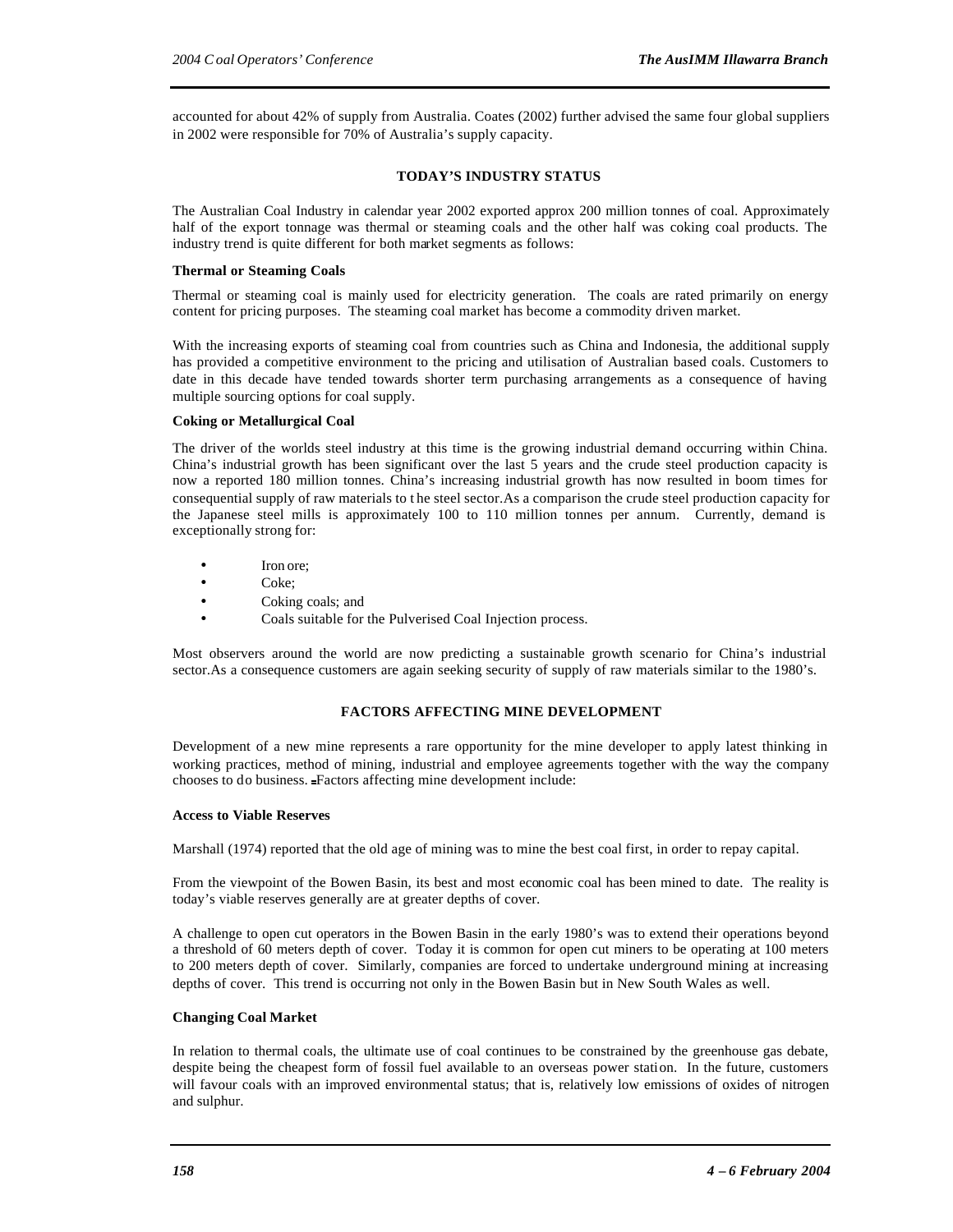In relation to the steel industry, customers are expanding the use of poor grade coking coals and increasing the use of pulverised coal injection technology. As a consequence, mine developers are being encouraged to give priority to the establishment of production capacity for these coal types.

# **Market Pricing Volatility**

If it was a perfect world conceivably business could be based on a fixed price in Australian Dollar terms. It would allow for business to be planned with a satisfactory risk profile, having a cost base in the same currency. The price of coal historically has fluctuated in US Dollar terms by as much as  $+20\%$ . Some companies operating in Australia are global companies that have a preference for US dollar income, which provides a natural hedge for their respective global business. Other companies operating in the Australian Coal Industry are Australian companies whereby they report to their shareholders in Australian Dollar terms. During calendar year 2003 the Australian Dollar exchange rate relative to the US currency has appreciated by in excess of 30%. Such fluctuations in revenue provid e an added challenge to mine operators to develop viable operations with a risk profile that is acceptable to investors.

# **MACARTHUR COAL STORY**

Macarthur Coal undertook an Initial Public Offering (IPO) in July 2001. The purpose was to raise funds to grow the business.

# **Strategy**

Macarthur Coal's strategy is to develop new coalmines within the Australian Coal Industry based on the identification of market segments that the company believes will grow faster than the general coal market. As part of the strategy the company has placed an important emphasis on exploration to identify new projects.

# **Market Segment**

Macarthur Coal and its joint venture partners at the Coppa Bella and Moorvale mines supply approximately 40% of the global supply for low volatile coals, used for Pulverised Coal Injection (PCI) technology in the worlds steel mills. Australia and Queensland particularly remain the principal supply source.

The continued use of low volatile coal for pulverised coal injection represents an economic benefit to customers, whereby it reduces its dependency on coke. Low volatile coals are attractive due to their high carbon and energy content.

# **Assets**

Macarthur Coal is the major joint venture participant in the Coppabella & Moorvale Joint Venture. Ownership is as follows:

| • Macarthur Coal Limited                    | 73.3% |
|---------------------------------------------|-------|
| • CITIC Australia Pty Ltd                   | 7.0%  |
| • Marubeni Coal Pty Ltd                     | 7.0%  |
| • Nissho Iwai-Nichimen Australia Limited    | 7.0%  |
| • Kawasho International (Australia) Pty Ltd | 3.7%  |
| • Nippon Steel Trading Co Ltd               | 2.0%  |

Production capacity of the Coppabella and Moorvale mines is almost 6 million tonnes per annum. Both mines have been developed as stand alone mines with their own infrastructure comprising a coal preparation plant and a balloon loop. Both operations are open cut with substantial future underground resources.

Macarthur Coal believes that the fundamentals are right for both projects, whereby both projects are open cut, relatively shallow compared to other operations in the Bowen Basin, close to port and close to under utilised infrastructure. The company has sought to minimise its capital investment through the use of contractors, both in the mining and coal preparation plant process.